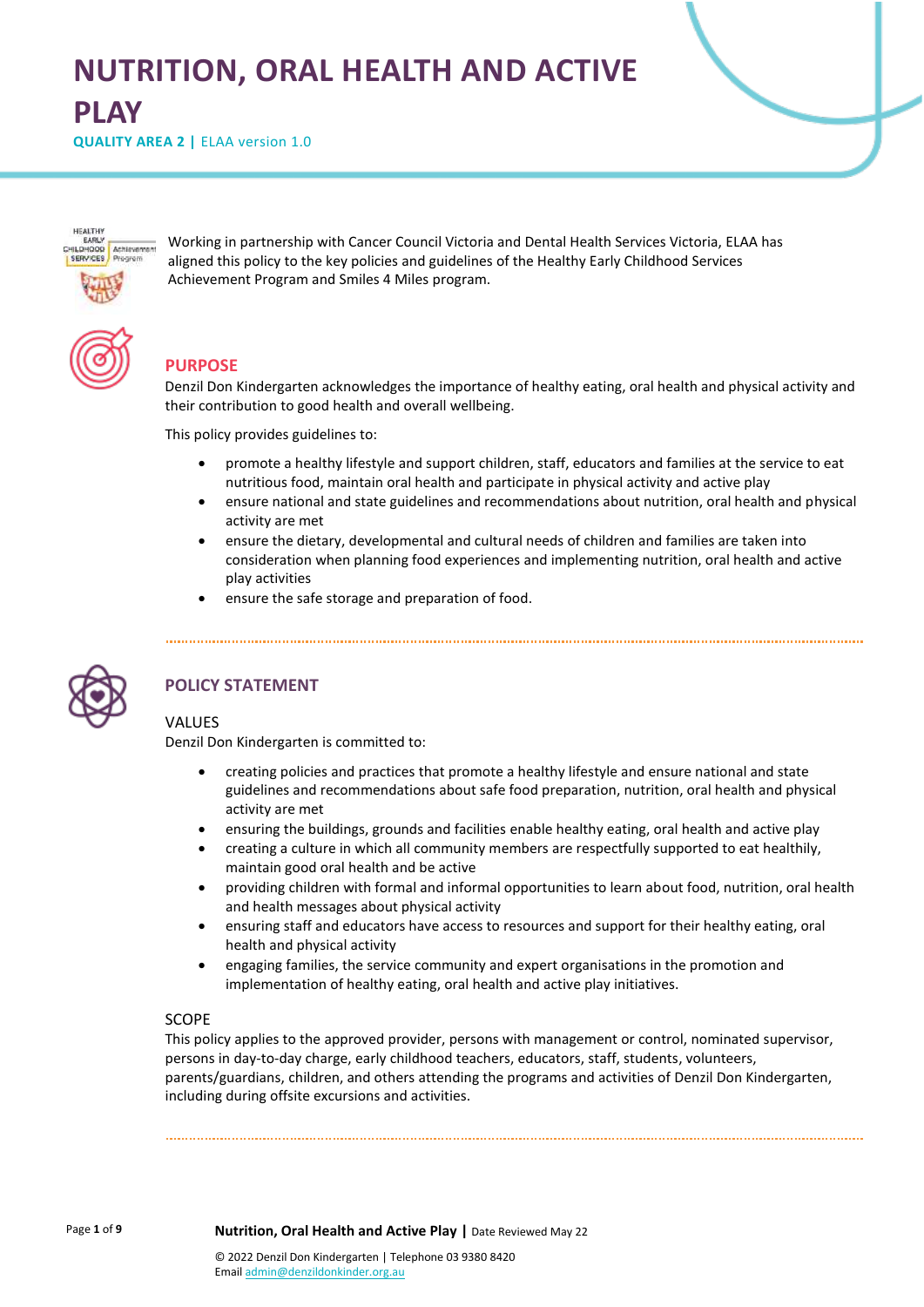| <b>RESPONSIBILITIES</b>                                                                                                                                                                             | with management or contro<br>Approved provider and persons | persons in day-to-day charge<br>Nominated supervisor and | educators and all other staff<br>Early childhood teacher, | Parents/guardians | students<br>Contractors, volunteers and |
|-----------------------------------------------------------------------------------------------------------------------------------------------------------------------------------------------------|------------------------------------------------------------|----------------------------------------------------------|-----------------------------------------------------------|-------------------|-----------------------------------------|
| R indicates legislation requirement, and should not be deleted                                                                                                                                      |                                                            |                                                          |                                                           |                   |                                         |
| Ensuring that the service environment and educational program<br>support children and families to make healthy choices for eating,<br>oral health and active play (refer to Definitions)            | $\mathsf{R}$                                               | $\sqrt{ }$                                               | $\sqrt{}$                                                 |                   |                                         |
| Embedding opportunities to learn about healthy eating and oral<br>health and the importance of physical activity in the educational<br>program, throughout the year                                 | $\mathsf R$                                                | $\sqrt{}$                                                | $\sqrt{}$                                                 |                   |                                         |
| Ensuring that age-appropriate adult-guided and child-initiated<br>active play is planned daily across all age groups                                                                                |                                                            | $\sqrt{}$                                                | $\sqrt{}$                                                 |                   | $\sqrt{}$                               |
| Discussing healthy eating choices with children and introducing<br>the concept of 'sometimes' and everyday foods and drinks                                                                         |                                                            | $\sqrt{}$                                                | $\sqrt{}$                                                 | $\sqrt{}$         | $\sqrt{}$                               |
| Providing a variety of cooking and food experiences that support<br>children to develop food literacy and positive habits relating to<br>food                                                       |                                                            | $\sqrt{}$                                                | $\sqrt{}$                                                 |                   | $\sqrt{}$                               |
| Role-modeling positive eating, drinking and physical activity<br>behaviours, promoting a healthy relationship with food and<br>interacting with children at meals times                             |                                                            | $\sqrt{}$                                                | $\sqrt{}$                                                 | $\sqrt{}$         | √                                       |
| Providing a positive eating environment and sitting and<br>interacting with children at mealtimes                                                                                                   |                                                            | $\sqrt{}$                                                | $\sqrt{}$                                                 |                   | $\sqrt{}$                               |
| Providing adequate supervision (refer to Definitions) for all<br>children at all times, including at mealtimes                                                                                      | $\mathsf{R}$                                               | $\mathsf{R}$                                             | V                                                         |                   | V                                       |
| Encouraging children to be independent at snack/mealtimes e.g.<br>opening lunchboxes, pouring drinks, food management etc in a<br>culturally-sensitive way                                          |                                                            | $\sqrt{}$                                                | $\sqrt{}$                                                 |                   | V                                       |
| Ensuring that cultural and religious practices/requirements of<br>families are accommodated to support children's learning and<br>development                                                       | R                                                          | $\sqrt{}$                                                | $\sqrt{}$                                                 |                   |                                         |
| Providing ongoing information, resources and support to<br>families, to assist in the promotion of optimum health, including<br>oral health and active play, for young children (refer to Sources)  | $\mathsf R$                                                | $\sqrt{ }$                                               | $\sqrt{}$                                                 |                   |                                         |
| Recognising families, educators and staff as role models and<br>encouraging them to bring/use foods and drinks that are in line<br>with the service's Nutrition, Oral Health and Active Play Policy | $\mathsf{R}$                                               | $\sqrt{}$                                                |                                                           |                   |                                         |
| Providing and promoting healthy, nutritious food for<br>snacks/meals, including fruits and vegetables in line with the<br>service's Nutrition, Oral Health and Active Play policy, where            | $\mathsf{R}$                                               | $\sqrt{}$                                                |                                                           | $\sqrt{}$         |                                         |

Page **2** of **9 Nutrition, Oral Health and Active Play |** Date Reviewed May 22 © 2022 Denzil Don Kindergarten | Telephone 03 9380 8420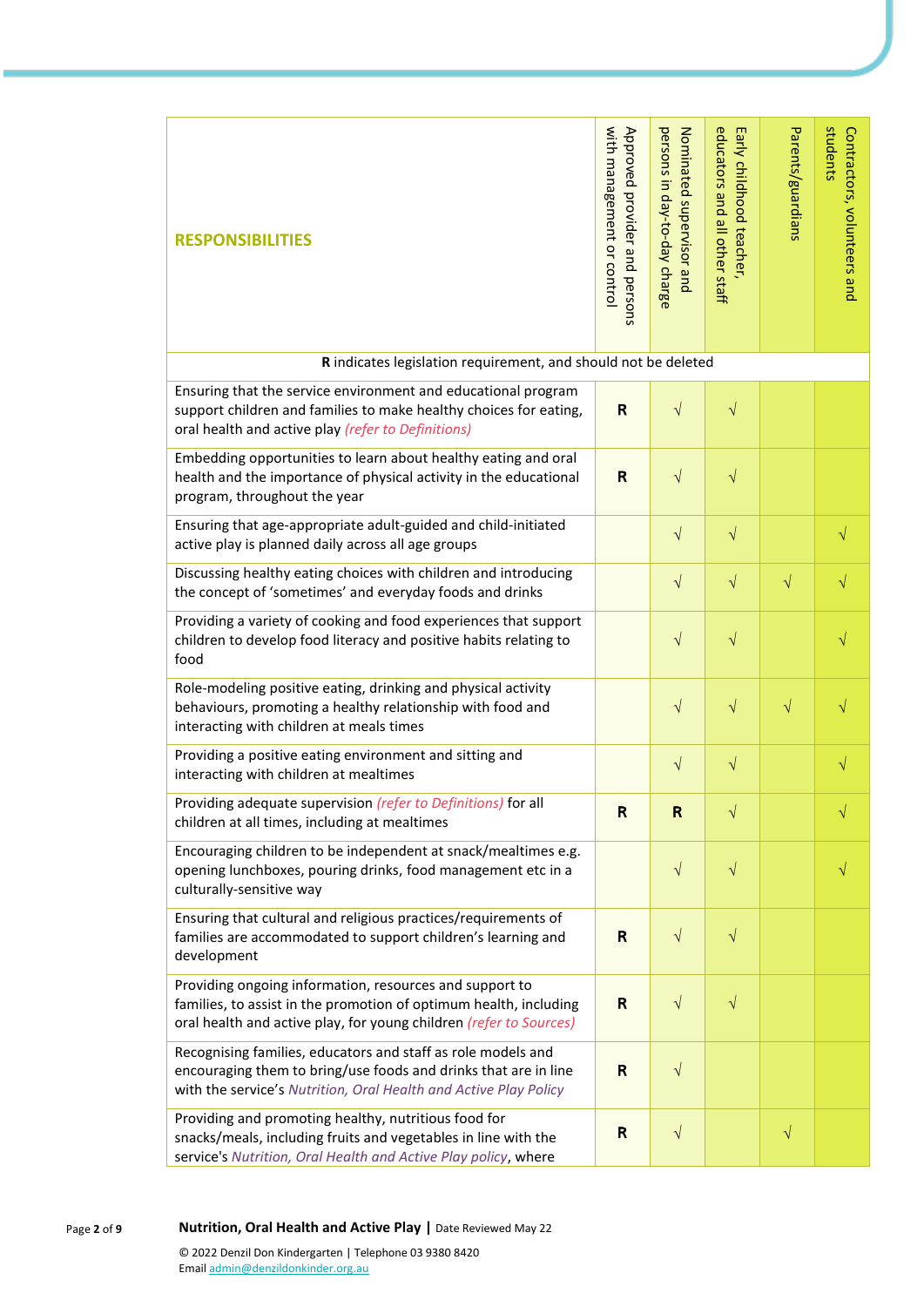| applicable, and discouraging sometimes/discretionary food<br>options                                                                                                                                                                                                                                                                                                                                                    |              |              |            |            |   |
|-------------------------------------------------------------------------------------------------------------------------------------------------------------------------------------------------------------------------------------------------------------------------------------------------------------------------------------------------------------------------------------------------------------------------|--------------|--------------|------------|------------|---|
| Ensuring the implementation of adequate health and hygiene<br>procedures, and safe practices for handling, preparing and<br>storing food, to minimise risks to children being educated and<br>cared for by the service (Regulation 77) (refer to Hygiene Policy<br>and Food Safety Policy)                                                                                                                              | $\mathsf{R}$ | $\sqrt{ }$   | $\sqrt{}$  |            |   |
| Ensuring measures are in place to prevent cross-contamination<br>of any food given to children with diagnosed food allergies<br>and/or diabetes (refer to Anaphylaxis Policy, Asthma Policy,<br>Diabetes Policy and Food Safety Policy)                                                                                                                                                                                 | $\mathsf{R}$ | $\sqrt{}$    | $\sqrt{}$  |            |   |
| Ensuring that all ECT, educators/staff are aware of, and plan for,<br>the dietary needs of all children                                                                                                                                                                                                                                                                                                                 | R            | $\mathsf{R}$ |            |            |   |
| Ensuring that all educators/staff are aware of a child's food<br>allergies and/or other medical conditions on enrolment or initial<br>diagnosis                                                                                                                                                                                                                                                                         | R            | $\mathsf R$  |            |            |   |
| Providing details of specific nutritional/dietary requirements,<br>including the need to accommodate cultural or religious<br>practices or food allergies, on their child's enrolment form, and<br>discussing these with the nominated supervisor before the<br>child's commencement at the service, and if requirements<br>change over time (refer to Anaphylaxis Policy, Asthma Policy and<br><b>Diabetes Policy)</b> |              |              |            | $\sqrt{}$  |   |
| Communicating regularly with ECT, educators/staff regarding<br>children's specific nutritional requirements and dietary needs,<br>including food preferences                                                                                                                                                                                                                                                            |              |              |            | $\sqrt{}$  |   |
| Ensuring that fresh drinking water (preferably tap water) is<br>readily available at all times, indoors and outdoors, and<br>reminding children to drink water throughout the day, including<br>at snack/lunchtimes (Regulation $78(1)(a)$ ) (only tap water and<br>plain milk are encouraged.)                                                                                                                         | R            | $\sqrt{ }$   | $\sqrt{}$  |            |   |
| Ensuring that children can readily access their own clearly<br>labelled drink containers                                                                                                                                                                                                                                                                                                                                |              | $\sqrt{}$    | $\sqrt{ }$ | $\sqrt{ }$ |   |
| Ensuring oral hygiene practices are undertaken at the service<br>where appropriate                                                                                                                                                                                                                                                                                                                                      | $\sqrt{}$    | $\sqrt{}$    | $\sqrt{}$  |            | √ |
| Providing opportunities for children to learn about, and develop<br>skills for oral health through the educational program, including<br>age-appropriate tooth brushing                                                                                                                                                                                                                                                 |              | $\sqrt{}$    | $\sqrt{}$  | $\sqrt{}$  |   |
| Ensuring that food and drinks are available to children at<br>frequent and regular intervals throughout the day (Regulation<br>78(1)(b)                                                                                                                                                                                                                                                                                 | R            | $\sqrt{}$    |            |            |   |
| Offering food and drinks at regular intervals, and encouraging<br>children to actively participate in, and enjoy, snack/mealtimes<br>without feeling rushed                                                                                                                                                                                                                                                             |              | $\sqrt{}$    | $\sqrt{}$  |            |   |
| Ensuring educators and staff are supported to access a range of<br>resources and professional development to increase their<br>capacity to promote healthy eating, oral health and active play<br>initiatives for children                                                                                                                                                                                              | $\sqrt{}$    | $\sqrt{}$    |            |            |   |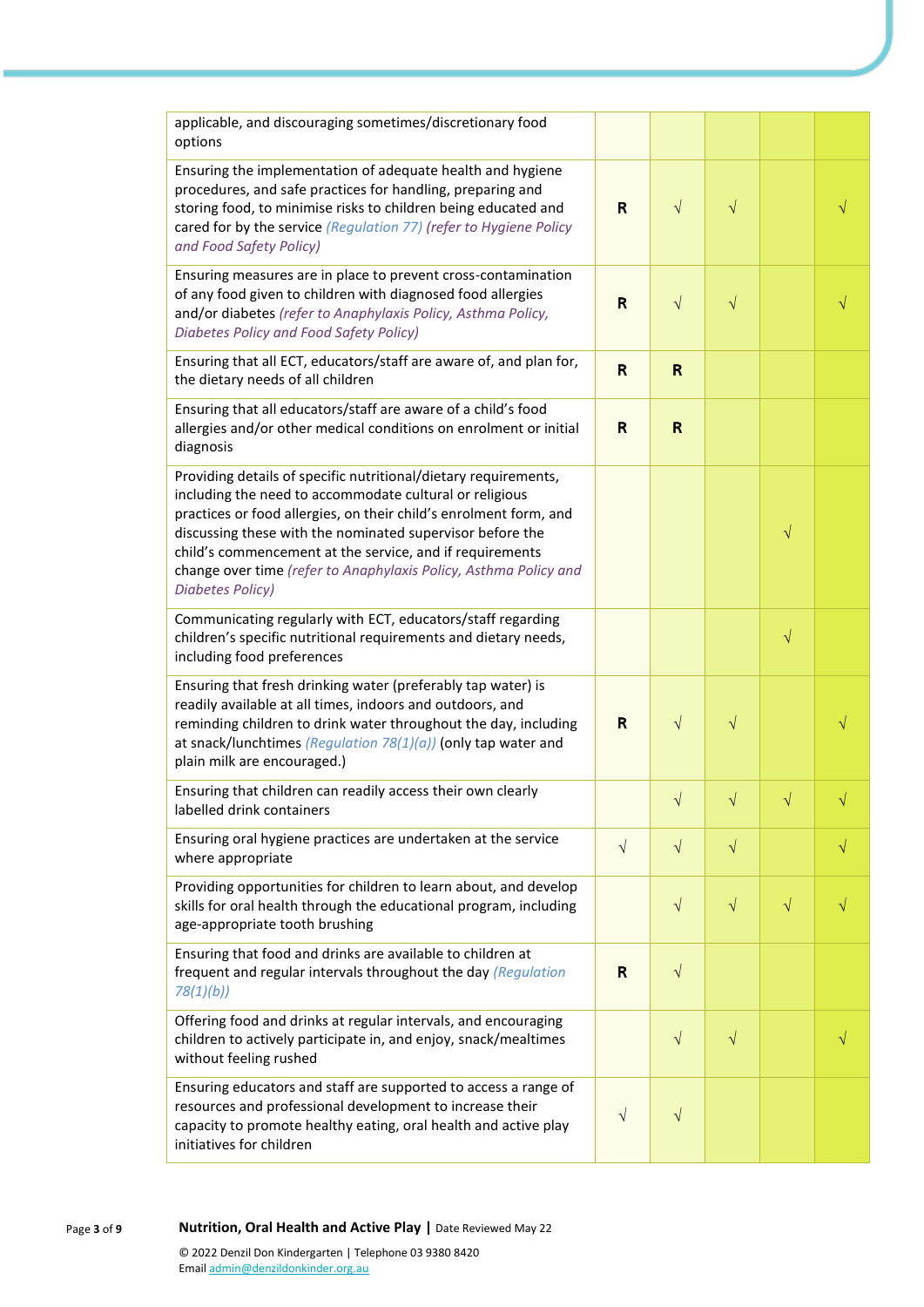| Engaging service with the Achievement Program (refer to<br>Sources)                                                                                                                                                   | $\sqrt{}$    | $\sqrt{}$  |           |           |           |
|-----------------------------------------------------------------------------------------------------------------------------------------------------------------------------------------------------------------------|--------------|------------|-----------|-----------|-----------|
| Providing families with information and strategies to promote<br>healthy eating, oral health and active play and how to access<br>relevant services                                                                   | $\sqrt{ }$   | $\sqrt{}$  | $\sqrt{}$ |           |           |
| Developing links with local and regional health services,<br>community organisations and businesses that provide expertise,<br>resources and support for healthy eating, oral health and active<br>play               | $\sqrt{}$    | $\sqrt{}$  | $\sqrt{}$ |           |           |
| Ensuring that food and drinks are not used as an incentive or<br>reward                                                                                                                                               | $\sqrt{ }$   | $\sqrt{}$  | $\sqrt{}$ |           | $\sqrt{}$ |
| Ensuring staff and educators are supported by having healthy<br>food options in the staff room, for staff meetings and<br>professional learning (if applicable)                                                       | $\sqrt{ }$   | $\sqrt{}$  |           |           |           |
| Ensuring that discretionary food and drinks do not appear in any<br>sponsorship, fundraising or marketing activities                                                                                                  | $\sqrt{}$    | $\sqrt{}$  |           |           |           |
| Considering this policy when organising excursions, service<br>events and any sponsorship or marketing opportunities                                                                                                  | $\sqrt{}$    | $\sqrt{}$  | $\sqrt{}$ |           |           |
| Ensuring celebrations and other service events promote healthy<br>food options and limit discretionary options                                                                                                        | $\sqrt{}$    | $\sqrt{}$  |           |           |           |
| Developing and reviewing guidelines for celebrations,<br>fundraising activities and other service events in consultation<br>with educators, staff, parents/guardians and families to focus on<br>healthy alternatives | $\mathsf{R}$ | $\sqrt{}$  |           |           |           |
| Ensuring the layout of the grounds and buildings is inclusive of<br>the diversity and abilities of all children and encourages physical<br>activity and movement                                                      | R            | $\sqrt{}$  |           |           |           |
| Ensuring recommendations about physical activity and screen<br>time from the Australian 24-Hour Movement Guidelines for the<br>Early Years (Birth to 5 Years) are met                                                 | R            | $\sqrt{}$  | $\sqrt{}$ |           |           |
| Ensuring children are not sedentary or inactive for more than 1<br>hour at a time                                                                                                                                     |              | V          | $\sqrt{}$ |           | V         |
| Supporting children to develop collaboration skills during play                                                                                                                                                       |              | $\sqrt{ }$ | $\sqrt{}$ |           | $\sqrt{}$ |
| Ensuring that children are taught how to use equipment safely                                                                                                                                                         | R            | $\sqrt{ }$ | $\sqrt{}$ |           | $\sqrt{}$ |
| Planning and providing active play and movement experiences<br>that are age-appropriate, inclusive of diversity and abilities and<br>support children to develop fundamental movement skills                          |              | $\sqrt{}$  | $\sqrt{}$ |           |           |
| Considering opportunities for children to be physically active<br>indoors, particularly in adverse weather conditions                                                                                                 |              | $\sqrt{}$  | $\sqrt{}$ |           | √         |
| Dressing their child/ren so they can engage safely in active play                                                                                                                                                     |              | $\sqrt{}$  | $\sqrt{}$ | $\sqrt{}$ | V         |
| Ensuring service facilities and equipment enable active travel and<br>road safety for children, staff, educators and families                                                                                         | $\mathsf{R}$ | $\sqrt{}$  |           |           |           |
| Supporting, promoting and encouraging active travel to and from<br>the service (Regulations 100 -102)                                                                                                                 | $\sqrt{ }$   | $\sqrt{}$  | $\sqrt{}$ | $\sqrt{}$ | √         |

Page **4** of **9 Nutrition, Oral Health and Active Play |** Date Reviewed May 22 © 2022 Denzil Don Kindergarten | Telephone 03 9380 8420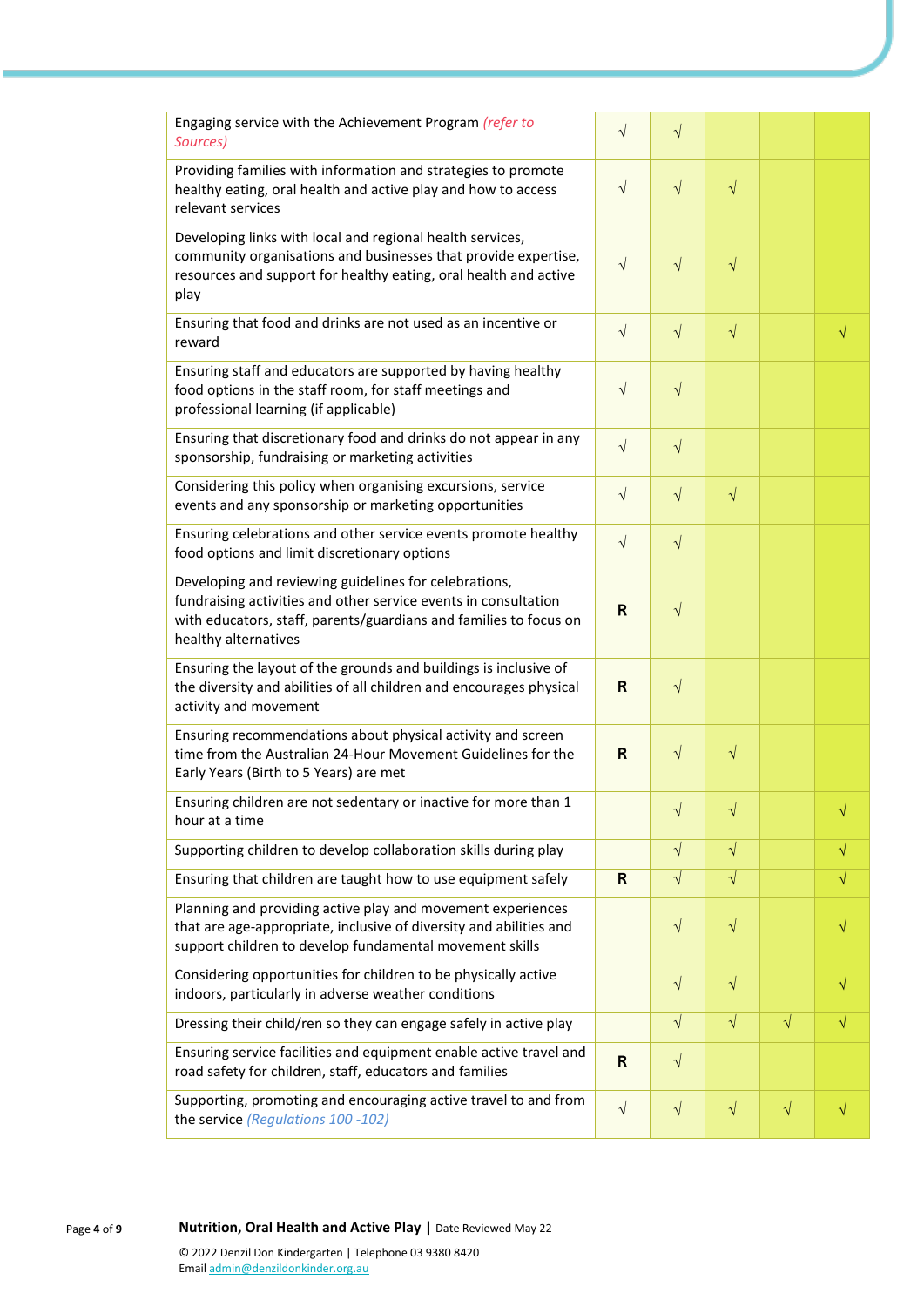| Providing age-appropriate traffic safety education, including<br>pedestrian and passenger safety to both children and<br>parents/guardians at the service | R | $\sqrt{ }$ | V         |  |
|-----------------------------------------------------------------------------------------------------------------------------------------------------------|---|------------|-----------|--|
| Using and promoting local parks, bike paths and recreation<br>facilities, where appropriate, to encourage physical activity.                              | V | $\sqrt{ }$ | $\sqrt{}$ |  |
| Ensuring space and facilities are available to allow staff and<br>educators to store and prepare healthy food safely                                      | R | $\sqrt{ }$ |           |  |
| Ensuring healthy eating, oral health and active play information<br>and policy requirements are included in the educator and staff<br>induction           | R | V          |           |  |
| Ensuring educators and staff are supported to be physically<br>active and minimise sedentary behaviour, both inside and<br>outside of work hours          | R | V          |           |  |
| Supporting students and volunteers to comply with this policy<br>while at the service                                                                     | R | $\sqrt{ }$ |           |  |



## **BACKGROUND AND LEGISLATION**

#### BACKGROUND

There are many benefits to promoting a healthy lifestyle in early childhood education and care settings, including the positive impact this has on each child's learning and development. Being made aware of positive eating behaviour, oral hygiene practices and the importance of physical activity from an early age can instill good habits that will remain throughout a person's life. Staff are well placed to build this awareness among children and their families, while respecting lifestyle choices, and cultural and religious values.

As a health-promoting service it is recognised that every member of the service impacts children's health. Children, staff, educators and families can be supported to eat healthily, maintain good oral health and be physically active through teaching and learning opportunities, policies, creating a safe and healthy physical and social environment and developing community links and partnerships.

#### **Nutrition**

The foods we eat provide our body with the nutrients we need to stay healthy. Good nutrition is the balanced eating of a variety of foods and is especially important for children as they require a large amount of nutrients for growth and development. Research has shown that, when offered a variety of healthy foods, children can and do make good choices. It is also important to provide preschool children with a good foundation in healthy eating, as most children have formed lifelong eating habits before they reach school age.

#### **Oral health**

Tooth decay is Australia's most prevalent health problem despite being largely preventable. It is important to note that oral health promotion is complementary to promoting healthy eating.

Oral health behaviours have a major influence on children's health and wellbeing and a direct impact on their growth and development. Oral diseases can negatively affect individuals through pain, discomfort, general health and quality of life. Poor oral health can limit a child's capacity for biting, chewing, smiling, speaking, and psychosocial wellbeing. The main oral health condition experienced by children is tooth decay affecting over half of all Australian children, making it five times more prevalent than asthma.

#### **Active play**

Active play *(refer to Definitions)* develops a strong and healthy body, builds motor and coordination skills, creates a sense of wellbeing and helps protect children from disease. Active play is about moving, being and doing.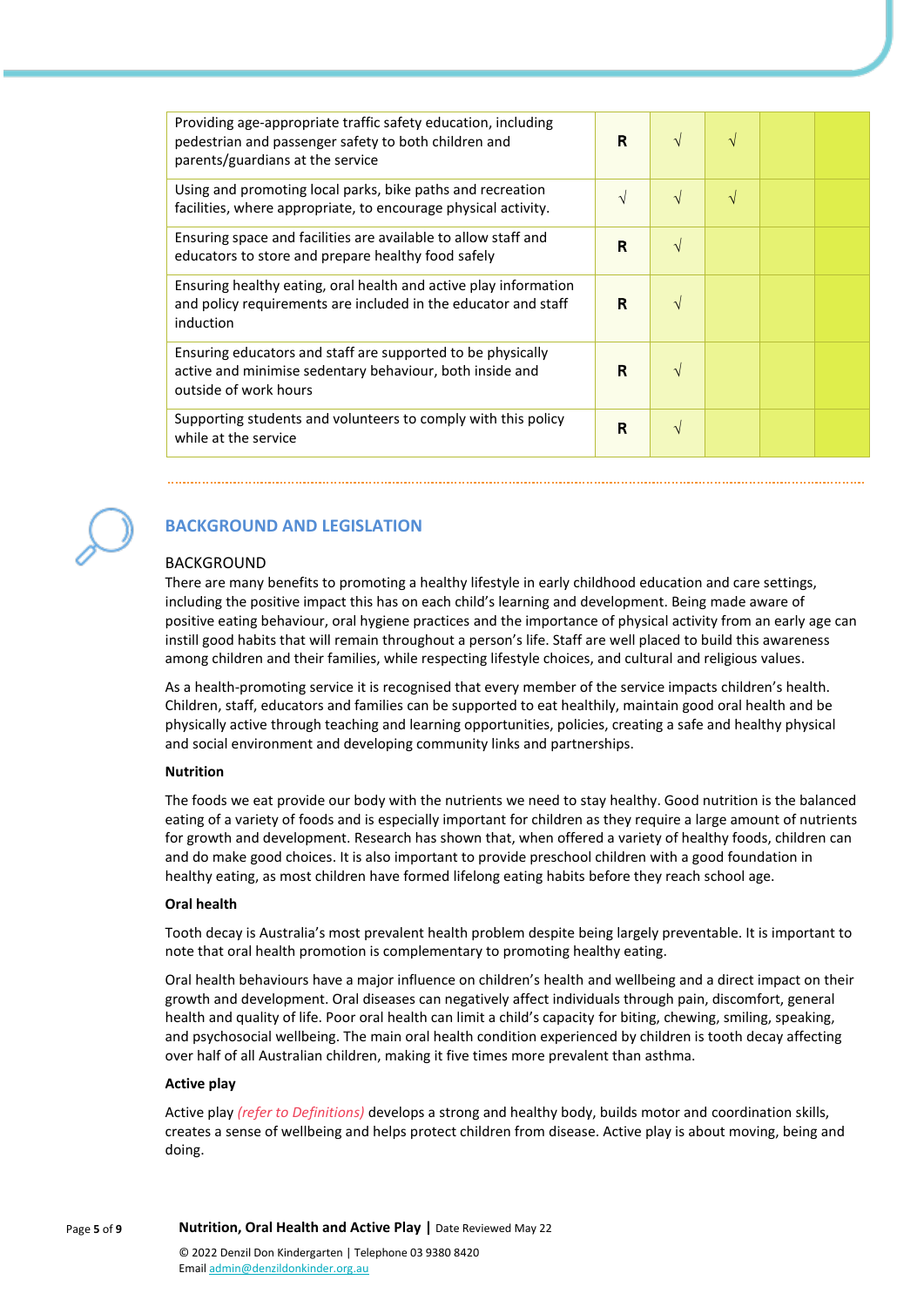A strong sense of health and wellbeing, supported by good nutrition, oral health and an active lifestyle, can provide children with confidence, energy and optimism that will contribute to their ability to concentrate, cooperate and learn *(Belonging, Being & Becoming – The Early Years Learning Framework for Australia, – refer to Sources).* Learning about healthy lifestyles, including nutrition, oral health and active play, links directly to Outcome 3 in both the *Early Years Learning Framework and the Victorian Early Years Learning and Development Framework (refer to Sources).*

The Australian Government has guidelines, recommendations and resources for healthy eating and physical activity in early childhood settings including the *National Health and Medical Research Council's Australian Dietary Guidelines and Infant Feeding Guidelines, the Get Up & Grow: Healthy Eating and Physical Activity for Early Childhood resources and the National Physical Activity Recommendations for Children 0-5 Years (refer to Sources)*. Practical, healthy eating advice is also available to early childhood services and schools via a telephone advice line: the *Victorian Healthy Eating Advisory Service (Healthy Eating Advisory Service – refer to Sources)*, run by *Nutrition Australia*. Early childhood education and care services can also register and implement the *Achievement Program (refer to Sources)*. This program is designed to create safe, healthy and friendly environments for children, staff educators and families, by promoting physical, mental and social health and wellbeing.

#### LEGISLATION AND STANDARDS

Relevant legislation and standards include but are not limited to:

- Australia New Zealand Food Standards Code
- Child Wellbeing and Safety Act 2005 (Vic)
- Disability Discrimination Act 1992 (Cth)
- Education and Care Services National Law Act 2010
- Education and Care Services National Regulations 2011 including Regulations 77–78, 79–80 (if the service provides food), 168
- Equal Opportunity Act 2010 (Vic)
- Food Act 1984 (Vic)
- National Quality Standard including Quality Area 2: Children's Health and Safety
- Occupational Health and Safety Act 2004

The most current amendments to listed legislation can be found at:

- Victorian Legislation Victorian Law Today: [www.legislation.vic.gov.au](http://www.legislation.vic.gov.au/)
- Commonwealth Legislation Federal Register of Legislation[: www.legislation.gov.au](http://www.legislation.gov.au/)



### **DEFINITIONS**

The terms defined in this section relate specifically to this policy. For regularly used terms e.g. Approved Provider, Nominated Supervisor, Notifiable complaints, Serious incidents, Duty of care, etc. refer to the Definitions file on the kindergarten website.

**Active play:** play that involves large muscle-based activities that are essential for a child's social, emotional, cognitive and physical growth and development incorporating:

- child-initiated active play, which is developed by the child through exploration of the outdoor environment, equipment and games
- adult-guided active play which encourages children's physical development through promoting movement skills in a non-competitive environment
- physical activity, which includes sport, incidental exercise and many forms of recreation.
- active travel, which includes walking, cycling, scootering or any similar transport where physical activity is used to travel.

Page **6** of **9 Nutrition, Oral Health and Active Play |** Date Reviewed May 22 © 2022 Denzil Don Kindergarten | Telephone 03 9380 8420 Emai[l admin@denzildonkinder.org.au](mailto:admin@denzildonkinder.org.au)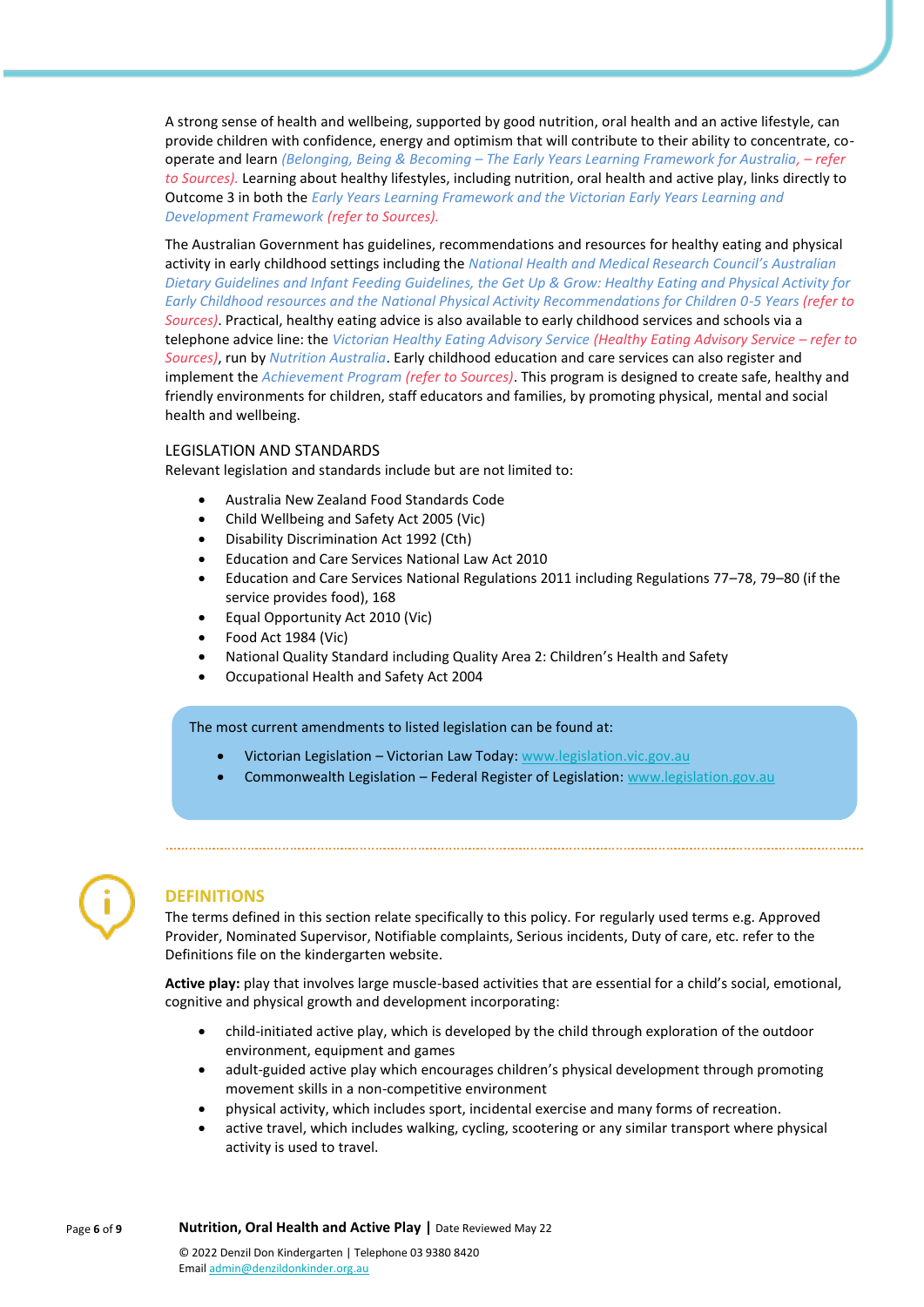**Adequate supervision:** (In relation to this policy) supervision entails all children (individuals and groups) in all areas of the service, being insight and/or hearing of an educator at all times including during toileting, sleep, rest and transition routines. Services are required to comply with the legislative requirements for educatorto-child ratios at all times. Supervision contributes to protecting children from hazards that may emerge in play, including hazards created by the equipment used.

Adequate supervision refers to constant, active and diligent supervision of every child at the service. Adequate supervision requires that educators are always in a position to observe each child, respond to individual needs, and immediately intervene if necessary. Variables affecting supervision levels include:

- number, age and abilities of children
- number and positioning of educators
- current activity of each child
- areas in which the children are engaged in an activity (visibility and accessibility)
- developmental profile of each child and the group of children
- experience, knowledge and skill of each educator
- need for educators to move between areas (effective communication strategies).

**'Discretionary' foods and drinks:** food and drink items that are high in fat, sugar and salt, and that contain minimal vitamins, minerals or fibre. These can also be referred to as 'sometimes' foods and drinks. Examples include:

- chocolate, confectionery, jelly
- sweet biscuits, high fat/salt savoury biscuits, chips
- high sugar/high-fat cakes and slices
- cream, ice cream
- deep-fried foods (e.g. hot chips) and pastry-based foods (pies, sausage rolls and pasties)
- most fast food and takeaway foods
- some processed meats (e.g. sausages, frankfurts/hot dogs, salami, Strasbourg, devon, some commercial chicken nuggets and fish fingers)
- soft drink, fruit juice and fruit drinks, cordial, sports drinks, energy drinks, flavoured milk and flavoured mineral water

**Healthy eating:** eating patterns that provide all the recommended nutrients for growth and development, and good health and wellbeing, now and in the future. It also refers to preparing, serving and eating food in a way that recognises its importance as a social and cultural activity.

**Nutrition:** providing or receiving nourishing substances.

**Oral health:** the absence of active disease in the mouth. Oral health is fundamental to overall health, wellbeing and quality of life. A healthy mouth enables people to eat, speak and socialise without pain, discomfort or embarrassment.

**Food Literacy:** a collection of inter-related knowledge, skills and behaviours required to plan, manage, select, prepare and eat food to meet (dietary) needs.



### **SOURCES AND RELATED POLICIES**

#### SOURCES

- *Australian Dietary Guidelines* 2019, National Health and Medical Research Council: <https://www.eatforhealth.gov.au/guidelines>
- *Belonging, Being & Becoming – The Early Years Learning Framework for Australia*: [https://docs.education.gov.au/documents/belonging-being-becoming-early-years-learning](https://docs.education.gov.au/documents/belonging-being-becoming-early-years-learning-framework-australia)[framework-australia](https://docs.education.gov.au/documents/belonging-being-becoming-early-years-learning-framework-australia)
- Better Health Channel[: www.betterhealth.vic.gov.au](http://www.betterhealth.vic.gov.au/)
- Dental Health Services Victoria: [www.dhsv.org.au](http://www.dhsv.org.au/)

Page **7** of **9 Nutrition, Oral Health and Active Play |** Date Reviewed May 22 © 2022 Denzil Don Kindergarten | Telephone 03 9380 8420

Emai[l admin@denzildonkinder.org.au](mailto:admin@denzildonkinder.org.au)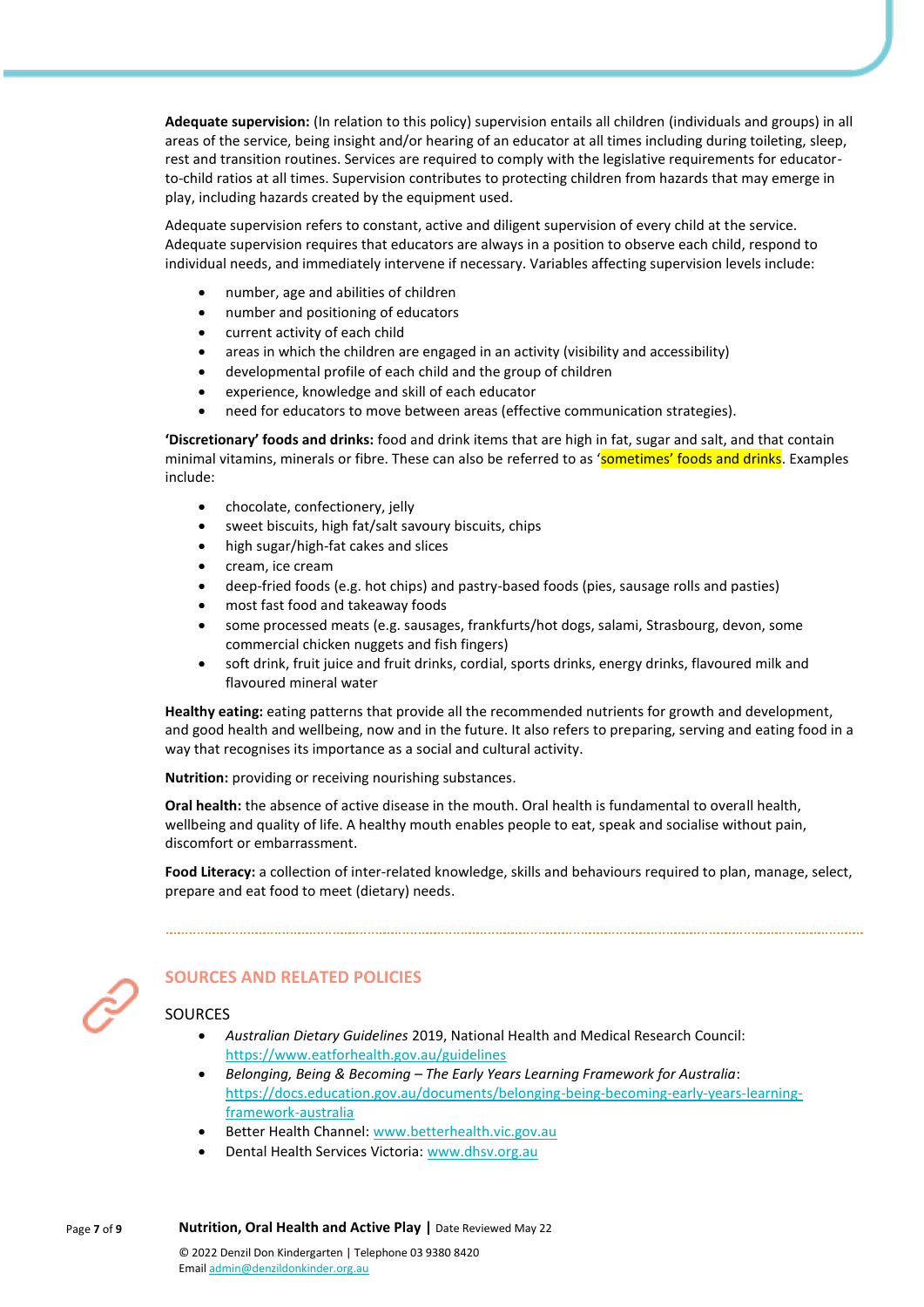- Food Safety Victoria, Department of Health and Human Services[: www2.health.vic.gov.au/public](https://www2.health.vic.gov.au/public-health/food-safety)[health/food-safety](https://www2.health.vic.gov.au/public-health/food-safety)
- Food Standards Australia New Zealand: [www.foodstandards.gov.au](http://www.foodstandards.gov.au/)
- Department of Health (2013) *Get Up & Grow: Healthy Eating and Physical Activity for Early Childhood*:<https://www.health.gov.au/internet/main/publishing.nsf/Content/phd-gug-staffcarers>
- *The Achievement Program* is a health and wellbeing initiative for early childhood services, schools and workplaces: [www.achievementprogram.health.vic.gov.au](http://www.achievementprogram.health.vic.gov.au/)
- Healthy Eating Advisory Service: [www.heas.health.vic.gov.au](http://heas.health.vic.gov.au/)
- National Health and Medical Research Council, *Infant Feeding Guidelines: information for health workers* (2012): [https://www.nhmrc.gov.au/about-us/publications/infant-feeding-guidelines](https://www.nhmrc.gov.au/about-us/publications/infant-feeding-guidelines-information-health-workers)[information-health-workers](https://www.nhmrc.gov.au/about-us/publications/infant-feeding-guidelines-information-health-workers)
- Australian 24-Hour Movement Guidelines for the Early Years (Birth to 5 years): <https://www.health.gov.au/internet/main/publishing.nsf/Content/npra-0-5yrs-brochure>
- Australia's Physical Activity and Sedentary Behaviour Guidelines for Adults: [https://www1.health.gov.au/internet/main/publishing.nsf/Content/health-pubhlth-strateg-phys](https://www1.health.gov.au/internet/main/publishing.nsf/Content/health-pubhlth-strateg-phys-act-guidelines#npa1864)[act-guidelines#npa1864](https://www1.health.gov.au/internet/main/publishing.nsf/Content/health-pubhlth-strateg-phys-act-guidelines#npa1864)
- National Health and Medical Research Council *Staying Healthy: Preventing infectious diseases in early childhood education and care services* (5th edition, 2013): [https://www.nhmrc.gov.au/about](https://www.nhmrc.gov.au/about-us/publications/staying-healthy-preventing-infectious-diseases-early-childhood-education-and-care-services)[us/publications/staying-healthy-preventing-infectious-diseases-early-childhood-education-and](https://www.nhmrc.gov.au/about-us/publications/staying-healthy-preventing-infectious-diseases-early-childhood-education-and-care-services)[care-services](https://www.nhmrc.gov.au/about-us/publications/staying-healthy-preventing-infectious-diseases-early-childhood-education-and-care-services)
- *Victorian Early Years Learning and Development Framework*[: www.education.vic.gov.au](http://www.education.vic.gov.au/Pages/default.aspx)

#### RELATED POLICIES

- Anaphylaxis
- Asthma
- Curriculum Development
- Dealing with Infectious Diseases
- Dealing with Medical Conditions
- Diabetes
- Enrolment and Orientation
- **Excursions and Service Events**
- Food Safety
- **Hygiene**
- Incident, Injury, Trauma and Illness
- Inclusion and Equity
- Road Safety and Safe Transport
- Sun Protection

# **EVALUATION**

To assess whether the values and purposes of the policy have been achieved, the approved provider will:

- regularly seek feedback from educators, staff, parents/guardians, children, management and all affected by the policy
- monitor the implementation, compliance, complaints and incidents in relation to this policy
- keep the policy up to date with current legislation, research, policy and best practice
- revise the policy and procedures as part of the service's policy review cycle, or as required with all members of the service
- notifying all stakeholders affected by this policy at least 14 days before making any significant changes to this policy or its procedures, unless a lesser period is necessary due to risk *(Regulation 172 (2))*.